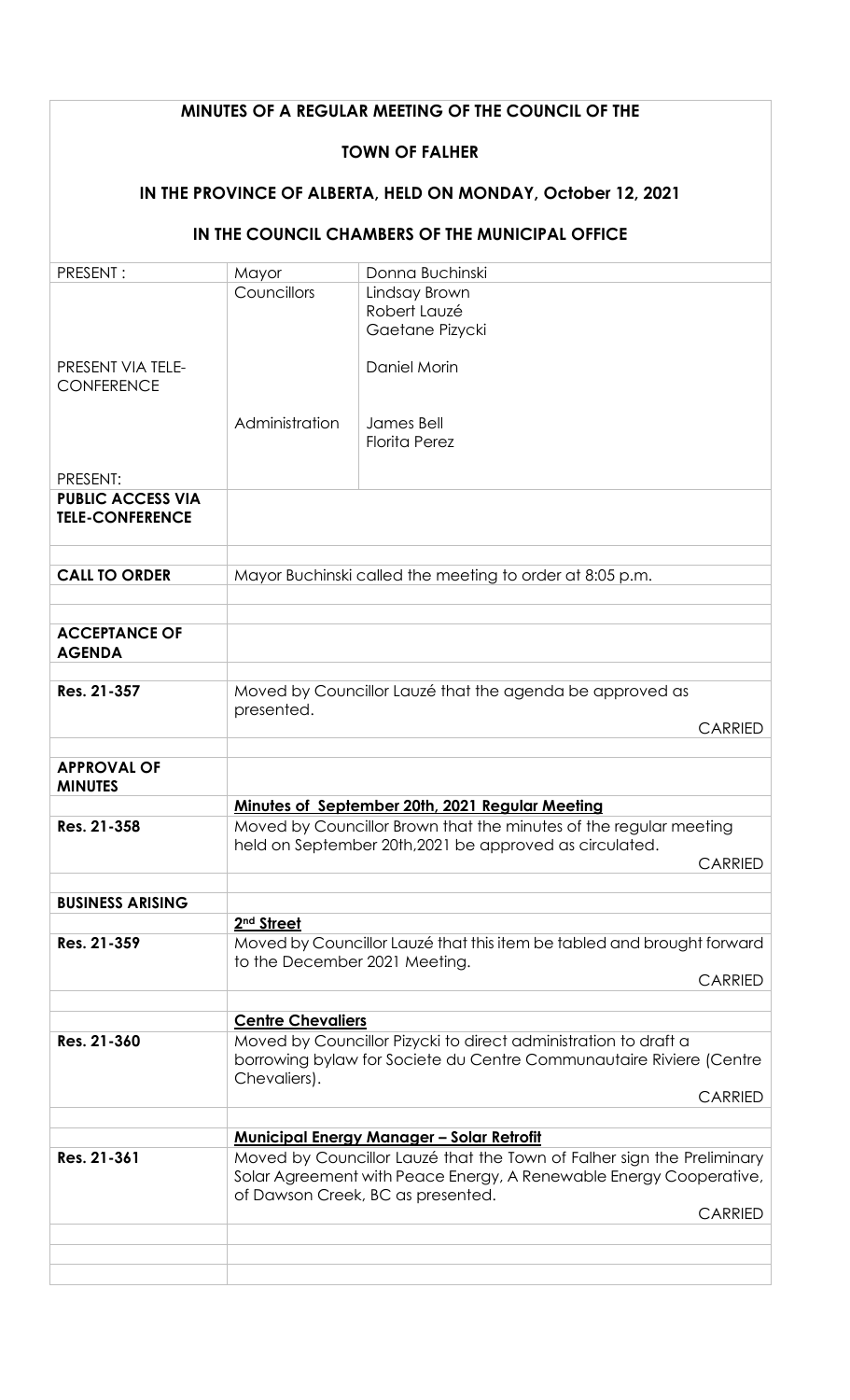| <b>FINANCIAL</b>             |                                                                                                                                                    |                |
|------------------------------|----------------------------------------------------------------------------------------------------------------------------------------------------|----------------|
|                              | <b>Bank Reconciliation - General Account</b>                                                                                                       |                |
| Res. 21-362                  | Moved by Councillor Brown that the Bank Reconciliation for the period                                                                              |                |
|                              | ending September 30, 2021 be approved as circulated.                                                                                               |                |
|                              |                                                                                                                                                    | <b>CARRIED</b> |
|                              |                                                                                                                                                    |                |
|                              |                                                                                                                                                    |                |
|                              | <b>Income Statement</b>                                                                                                                            |                |
| Res. 21-363                  | Moved by Councillor Morin that the Income Statement for the period                                                                                 |                |
|                              | ending September 30, 2021 be accepted as information.                                                                                              |                |
|                              |                                                                                                                                                    | <b>CARRIED</b> |
|                              |                                                                                                                                                    |                |
|                              | <b>Smoky River Transportation - Budget</b>                                                                                                         |                |
| Res. 21-364                  | Moved by Councillor Brown to approve the 2022 Smoky River                                                                                          |                |
|                              | Transportation Budget as presented.                                                                                                                |                |
|                              |                                                                                                                                                    | <b>CARRIED</b> |
|                              |                                                                                                                                                    |                |
| <b>BYLAWS &amp; POLICIES</b> |                                                                                                                                                    |                |
|                              | <b>Bylaw 21-04 Land Use Bylaw Amendment</b>                                                                                                        |                |
| Res. 21-365                  | Moved by Councillor Morin to have first reading of Bylaw 21-04.                                                                                    |                |
|                              |                                                                                                                                                    | <b>CARRIED</b> |
|                              |                                                                                                                                                    |                |
| <b>Community Services</b>    |                                                                                                                                                    |                |
|                              | <b>Fieldhouse Report</b>                                                                                                                           |                |
| Res. 21-366                  | Moved by Councillor Brown to approve the Fieldhouse fee proposal by                                                                                |                |
|                              | the Director of Community Services as presented.                                                                                                   | <b>CARRIED</b> |
|                              |                                                                                                                                                    |                |
|                              |                                                                                                                                                    |                |
|                              | <b>Curling Surface</b>                                                                                                                             |                |
| Res. 21-367                  | Moved by Councillor Lauzé to direct administration to communicate                                                                                  |                |
|                              | with the Falher Curling Club in order to obtain a decision on their curling<br>season, prior to the next regular meeting of council, scheduled for |                |
|                              | November 10th, 2021.                                                                                                                               |                |
|                              |                                                                                                                                                    | <b>CARRIED</b> |
| <b>NEW BUSINESS</b>          |                                                                                                                                                    |                |
|                              | <b>Director of Public Works Cellphone</b>                                                                                                          |                |
|                              |                                                                                                                                                    |                |
|                              | Councillor Brown recused herself from discussion due to pecuniary                                                                                  |                |
|                              | interest and any resulting motions on the matter as it involves a                                                                                  |                |
|                              | financial benefit for her spouse; Councillor Brown left the meeting at                                                                             |                |
|                              | 9:11 p.m.                                                                                                                                          |                |
|                              |                                                                                                                                                    |                |
| Res. 21-368                  | Moved by Councillor Lauzé to have \$40.00 cellphone allowance for the                                                                              |                |
|                              | Director of Public Works effective January 1, 2022.                                                                                                |                |
|                              |                                                                                                                                                    | <b>CARRIED</b> |
|                              |                                                                                                                                                    |                |
|                              | Councillor Brown returned to the meeting at 9:15 p.m.                                                                                              |                |
|                              |                                                                                                                                                    |                |
|                              | <b>Intermunicipal Library</b>                                                                                                                      |                |
|                              |                                                                                                                                                    |                |
|                              | a) Intermunicipal Library Agreement Renewal                                                                                                        |                |
| Res. 21-369                  | Moved by Councillor Morin to table the Intermunicipal Library                                                                                      |                |
|                              | Agreement Renewal.                                                                                                                                 |                |
|                              |                                                                                                                                                    | <b>CARRIED</b> |
|                              |                                                                                                                                                    |                |
|                              | b) Intermunicipal Library Board Appointment                                                                                                        |                |
| Res. 21-370                  | Moved by Councillor Pizycki to appoint Alyssa Pollard for a 2-year term                                                                            |                |
|                              | and Luc Levesque for a 2-year term as Directors for the Falher                                                                                     |                |
|                              | Intermunicipal Library Board.                                                                                                                      |                |
|                              |                                                                                                                                                    | <b>CARRIED</b> |
|                              |                                                                                                                                                    |                |
|                              |                                                                                                                                                    |                |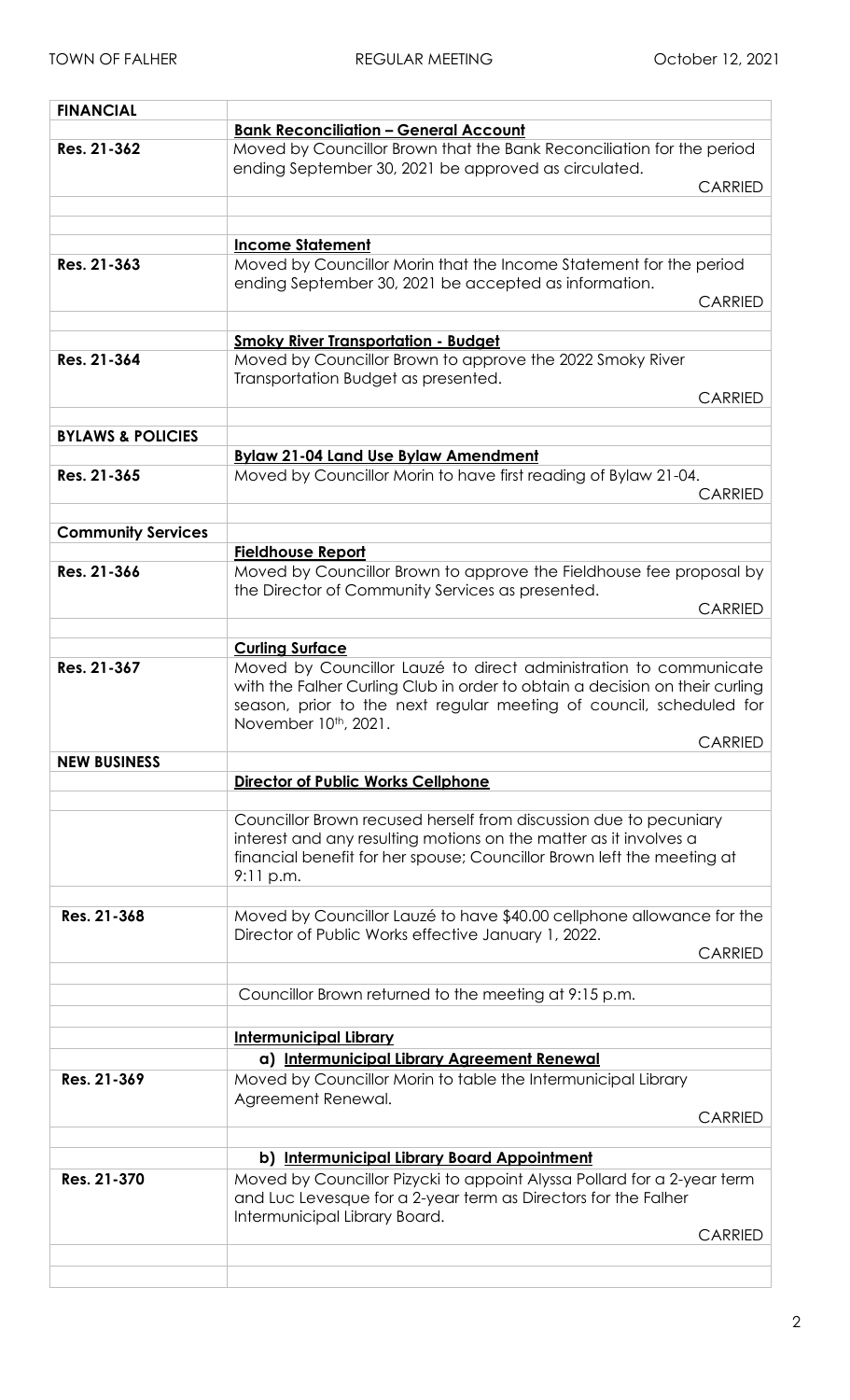|                          | <b>Manoir Du Lac</b>                                                                                       |                |
|--------------------------|------------------------------------------------------------------------------------------------------------|----------------|
| Res. 21-371              | Moved by Councillor Morin to accept item as information.                                                   | <b>CARRIED</b> |
|                          |                                                                                                            |                |
|                          | <b>Sign Request</b>                                                                                        |                |
| Res. 21-372              | Moved by Councillor Lauzé to deny the request to place a warning                                           |                |
|                          | sign in Labbe Crescent.                                                                                    |                |
|                          |                                                                                                            | <b>CARRIED</b> |
|                          |                                                                                                            |                |
| Res. 21-373              | <b>SRRED Grant Application - CanExport Community Investments Program</b>                                   |                |
|                          | Moved by Councillor Morin to write a letter of support for the CanExport<br>Community Investments program. |                |
|                          |                                                                                                            | <b>CARRIED</b> |
|                          |                                                                                                            |                |
|                          | <b>Tax Request</b>                                                                                         |                |
| Res. 21-374              | Moved by Councillor Lauzé to deny request to pro-rated tax levy                                            |                |
|                          | reduction request for Roll# 04-0293; Lot 3; Block 1; Plan 1748CL; 108                                      |                |
|                          | Central Ave NE of \$302.28                                                                                 |                |
|                          |                                                                                                            | <b>CARRIED</b> |
|                          |                                                                                                            |                |
| <b>CORRESPONDENCE</b>    |                                                                                                            |                |
|                          | <b>General Council Correspondence</b>                                                                      |                |
| Res. 21-375              | Moved by Councillor Brown that the attached correspondence list be                                         |                |
|                          | accepted as information.                                                                                   |                |
|                          |                                                                                                            | <b>CARRIED</b> |
|                          |                                                                                                            |                |
| <b>COMMITTEE REPORTS</b> |                                                                                                            |                |
|                          | Mayor Buchinski                                                                                            |                |
|                          | Minister of Housing Tour - August 24, 2021<br>$\bullet$                                                    |                |
|                          | Energy Coordinator - August 30, 2021<br>Water/Waste Commission - August 31, 2021                           |                |
|                          | Waste Commission - September 1, 2021                                                                       |                |
|                          | Heart River Housing - September 16, 2021                                                                   |                |
|                          | NAEL - September 17, 2021                                                                                  |                |
|                          | Peace Health Advisory Council - September 21, 2021                                                         |                |
|                          | CAO Evaluation - September 22, 2021                                                                        |                |
|                          | Councillor Brown                                                                                           |                |
|                          | • PLSB - September 18, 2021                                                                                |                |
|                          | Falher Library – September 21, 2021                                                                        |                |
|                          | Councillor Lauzé                                                                                           |                |
|                          | Physician Recruitment - September 14, 2021                                                                 |                |
|                          | Economic Development - September 21, 2021                                                                  |                |
|                          | Councillor Limoges<br>No Report                                                                            |                |
|                          | Councillor Morin                                                                                           |                |
|                          | No Report                                                                                                  |                |
|                          |                                                                                                            |                |
| Res. 21-376              | Moved by Councillor Brown that the Committee Reports be accepted                                           |                |
|                          | as information.                                                                                            |                |
|                          |                                                                                                            | <b>CARRIED</b> |
|                          |                                                                                                            |                |
|                          | Director of Public Works Report                                                                            |                |
| Res. 21-377              | Moved by Councillor Morin that the Director of Public Works report and                                     |                |
|                          | action list be accepted as information.                                                                    |                |
|                          |                                                                                                            | <b>CARRIED</b> |
|                          | <b>Director of Community Services Report</b>                                                               |                |
| Res. 21-378              | Moved by Councillor Pizycki that the Director of Community Services                                        |                |
|                          | report and action list be accepted as information.                                                         |                |
|                          |                                                                                                            | <b>CARRIED</b> |
|                          |                                                                                                            |                |
|                          |                                                                                                            |                |